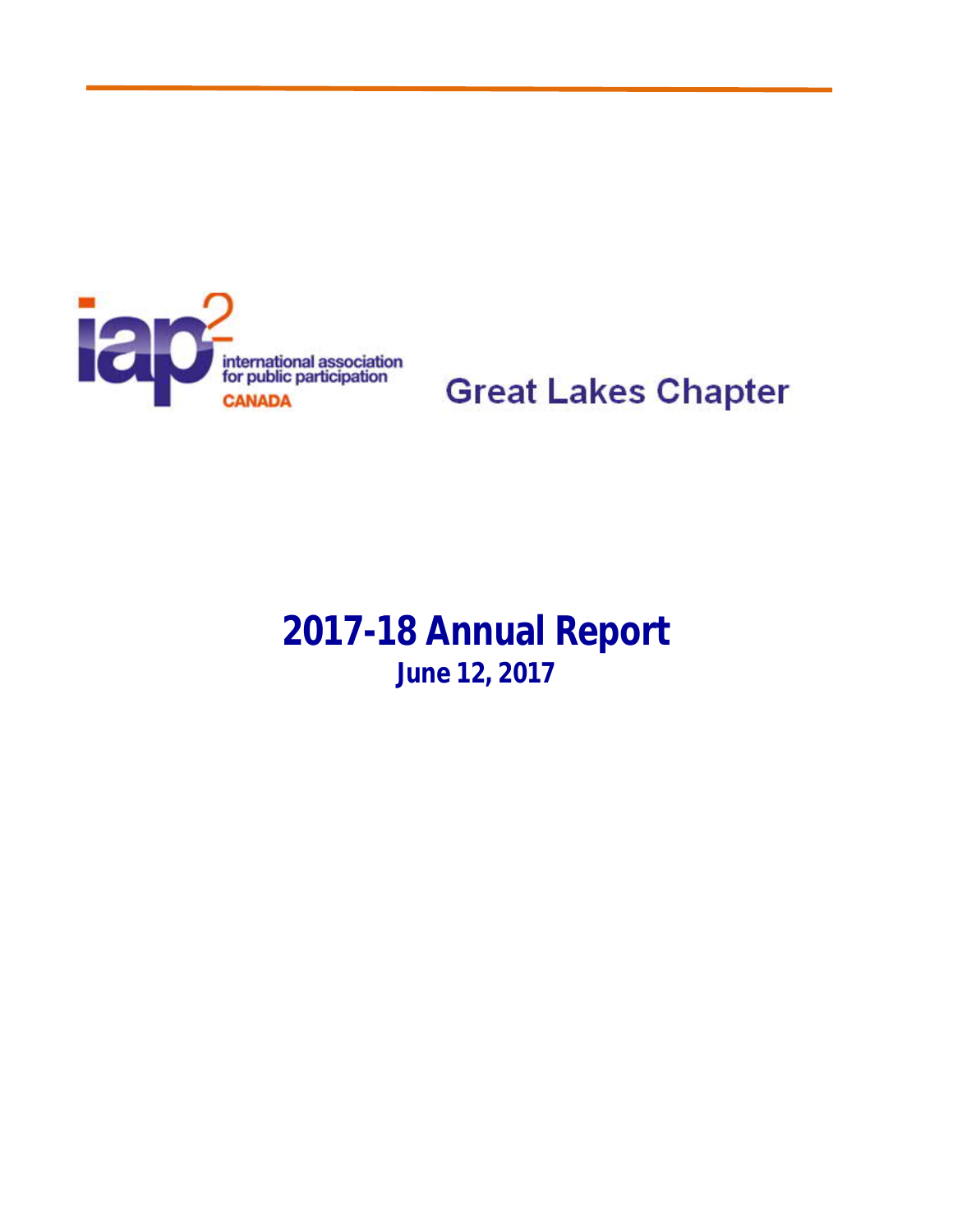## **Message from the Chapter President**

The Great Lakes Chapter of IAP2 is made up of people who are talented and passionate about engagement. It is a privilege to work with our team.

#### **Looking back on 2017-18**

Over the last year we had a focus on networking and learning. We started at the Annual General Meeting in June 2017 with a guest speaker and panel about stories. Stories are an engaging way to share information and **Aaron Bell,** an Ojibway Storyteller shared his interesting story with us helping us gain insight into Indigenous Communities. This was followed by stories from **Jason Diceman** on his work developing Feedback Frames, **Michelle Dwyer** on her work in communication and engagement at the City of Burlington, **Jessica Dyck** on her work as a



Chapter President 2017-2018

Community Outreach Officer in Malawi, and **Patricia Scott-Jeoffroy** on her youth engagement work with the organization Parent Action on Drugs.

We also invited members to participate in an online book club through LinkedIn and two P2 networking events.

#### **Looking ahead to 2018-19**

Our challenges for 2018-19 continue to relate to serving our broad geography and bringing a variety of interesting opportunities for discussion and networking to our members. With 4 events this year including 2 meetings in Burlington (the AGM and one of the P2 drinks) and an online activity, we met this challenge in 2017 and need to continue this trend over this next year.

With the creative minds we have on the Chapter Executive, I look forward to the exciting activities we will plan for this new year.

Karla Kolli, MCIP, RPP President, 2017-2018, Great Lakes Chapter, IAP2 Canada

#### **The 2016-2017 Great Lakes Chapter Executive Team**

President: **Karla Kolli** Vice President: **Michelle Dwyer** Past President: **Donna Kell** Secretary: **Jodi Ball** Treasurer: **Chris Gurski** Members-at-Large: **Carrie-Lynn Ognibene, Tracey Ehl (communications), Tracy Manalakakis (membership), Kyal Butler**

**Welcome to the 2018-19 Great Lakes Chapter Executive Team (**Executive roles will be determined at a call following the June 12, 2018 Annual General Meeting.)

Karla Kolli, Tracey Ehl, Jodi Ball, Katrina Kroeze, Carrie-Lynn Ogibene, Dana Gardner, Michelle Dwyer, Joanne Cordell